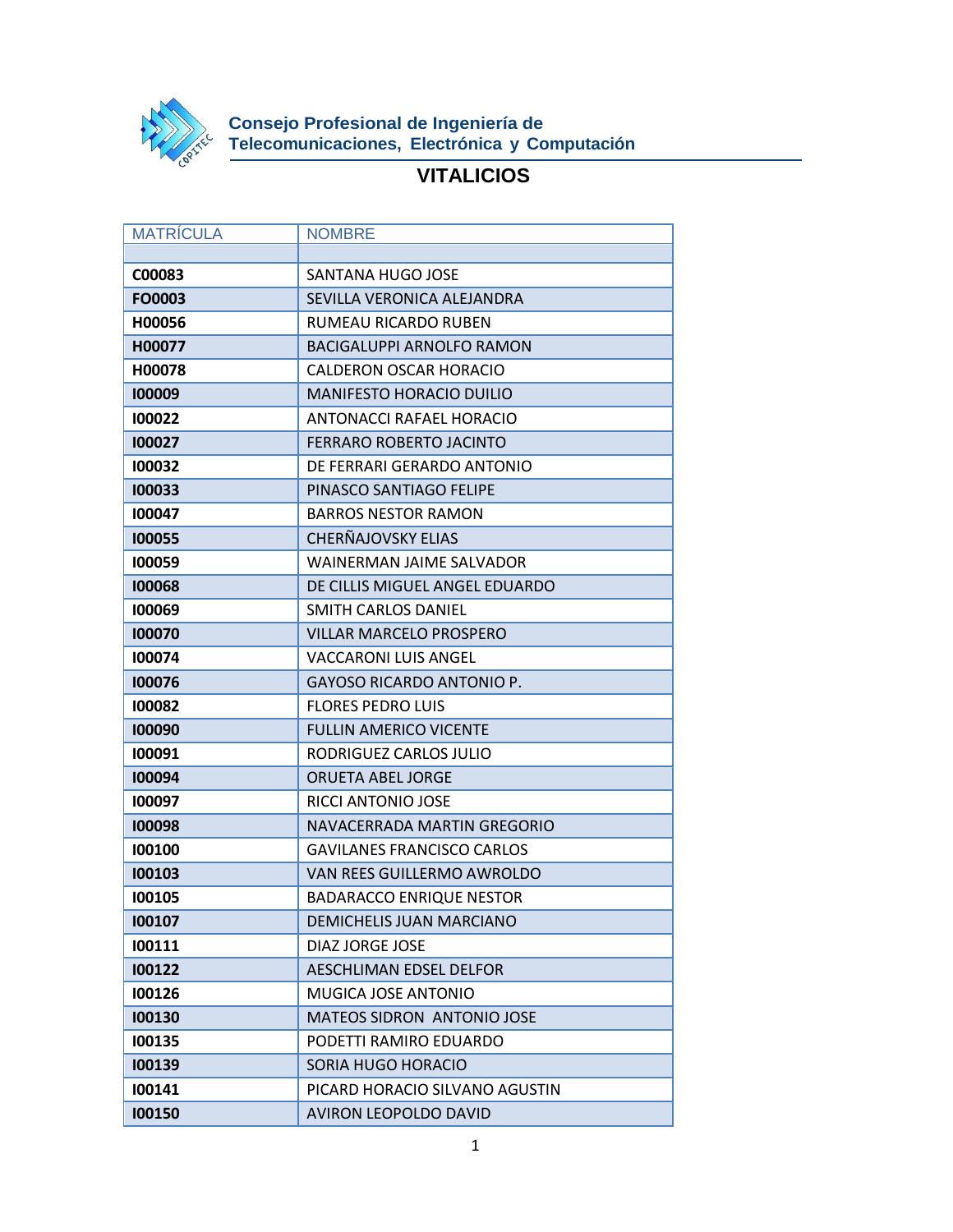| 100151 | STAMATI OSCAR ROBERTO            |
|--------|----------------------------------|
| 100152 | <b>GAMBIRASSI EDGARDO HECTOR</b> |
| 100155 | CALVINO JOSE AMADOR              |
| 100160 | PIPERNO CLAUDIA                  |
| 100163 | <b>ERAZUN OMAR</b>               |
| 100164 | <b>TANCO FELIPE RENE</b>         |
| 100166 | DE NUCCI JORGE BERNABE           |
| 100170 | <b>BERTINO RUBENS RAMON</b>      |
| 100171 | <b>CARRILLO ROBERTO RAFAEL</b>   |
| 100172 | <b>GARBINI ANIBAL HECTOR</b>     |
| 100177 | <b>COZZI HECTOR GINO</b>         |
| 100190 | KILLIAN CARLOS ALBERTO           |
| 100196 | RAMIREZ RAMON JUAN               |
| 100198 | <b>IMPOSTI FELIX FEDERICO</b>    |
| 100206 | VERRUNO RODOLFO CAMILO           |
| 100212 | <b>TORREIRO JORGE ALBERTO</b>    |
| 100215 | <b>BADUELL ENRIQUE EMILIO</b>    |
| 100220 | CAZZULINO MARIO ANGEL            |
| 100243 | AMESTICA ARISTIDES LEANDRO       |
| 100245 | <b>MANFREDI JULIO</b>            |
| 100248 | <b>TRAINOTTI VALENTIN</b>        |
| 100254 | DEL MORAL MIR ANGEL              |
| 100267 | BARBAROSSA MIGUEL ANGEL          |
| 100269 | PAGANO JOSE PEDRO SILVIO         |
| 100297 | DIAZ DE VIVAR PEDRO              |
| 100301 | WURGLER DRAKO WERNER VON B.      |
| 100307 | <b>BELLOTTI ALFREDO HECTOR</b>   |
| 100314 | <b>GAVALDA CARLOS FEDERICO</b>   |
| 100317 | TROVATO OSCAR ALFREDO            |
| 100318 | <b>SERENI SILVANO</b>            |
| 100350 | <b>FERNANDEZ NORBERTO JOSE</b>   |
| 100372 | SANCHEZ QUINTANA RAFAEL          |
| 100373 | <b>KANCEPOLSKY LUIS MARCOS</b>   |
| 100378 | UCHA OSCAR ENRIQUE               |
| 100385 | <b>BOSOER PEDRO SALOMON</b>      |
| 100390 | <b>TRAVI JOSE ANTONIO</b>        |
| 100395 | SICILIANO RAFAEL JOSE            |
| 100421 | SINDERMAN JORGE EDUARDO          |
| 100432 | PASI HECTOR ENRIQUE              |
| 100438 | <b>GIUNTA RODOLFO PEDRO</b>      |
| 100442 | <b>CONTENTO DONATO</b>           |
| 100449 | <b>BECKERMAN JORGE ALFONSO</b>   |
| 100454 | LEVI ALTSTAEDTER RICARDO JULIO   |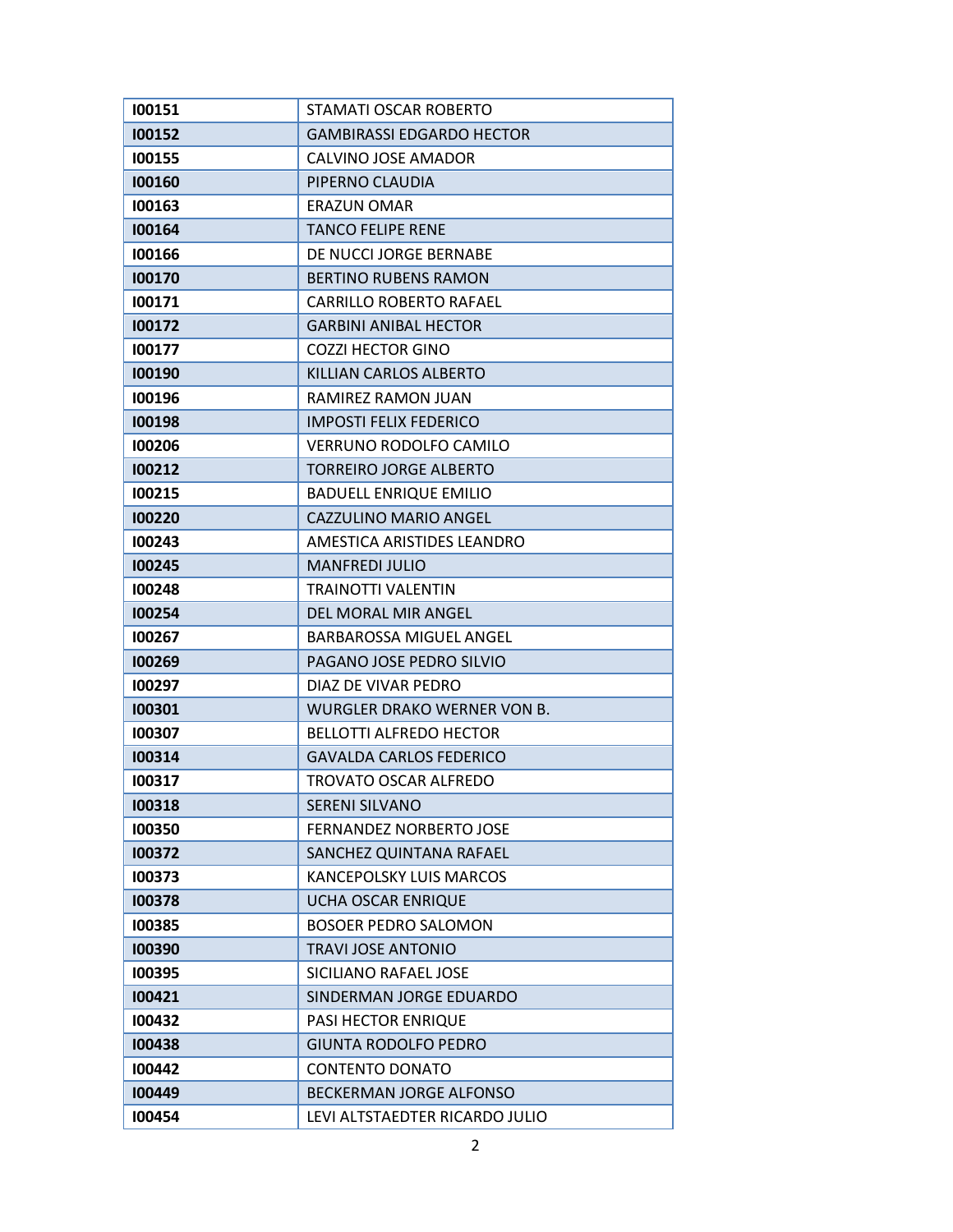| 100458 | <b>BOZZARELLO HORACIO RAUL</b>   |
|--------|----------------------------------|
| 100478 | TISCORNIA ALBERTO FRANCISCO      |
| 100496 | <b>CEJAS ULISES JUAN PEDRO</b>   |
| 100502 | <b>BENASSI NARCISO DOMINGO</b>   |
| 100510 | LOMBARDO CARLOS EDGARDO          |
| 100544 | <b>MALOBERTI LUIS MARIA</b>      |
| 100555 | PEREZ ROBERTO EDUARDO            |
| 100569 | MC. CALLUM COLIN ANDREW          |
| 100578 | MIRABEL MIGUELE SERGIO WALDO     |
| 100583 | CUTUFIA JULIO HUMBERTO           |
| 100587 | <b>KARDOS LUIS ROBERTO</b>       |
| 100605 | CHIALVO PEDRO TOMAS              |
| 100611 | <b>HUM RICARDO</b>               |
| 100618 | <b>BASSI UGALDE CARLOS MARIO</b> |
| 100620 | PROVITINA RAUL DANIEL            |
| 100623 | <b>SKVARCA JORGE JUAN</b>        |
| 100632 | <b>GARFINKEL ALBERTO JORGE</b>   |
| 100645 | NEIBURG BERNARDO                 |
| 100647 | FLOMENBOIN EDUARDO ARMANDO       |
| 100648 | ZAMPARINI CARLOS ALBERTO         |
| 100650 | <b>VERZURA GUILLERMO OSCAR</b>   |
| 100652 | KORENFELD DAVID                  |
| 100655 | <b>LAURO ROBERTO CARLOS</b>      |
| 100658 | DITARANTO FRANCISCO ANTONIO      |
| 100659 | <b>CRACOVSKI JOSE ISAAC</b>      |
| 100660 | <b>HOJVAT OSVALDO JORGE</b>      |
| 100673 | <b>DMITRUK ANDRES ESTEBAN</b>    |
| 100678 | <b>BLANCO ROBERTO CESAR</b>      |
| 100684 | ABASCAL CAPRANI RAMON            |
| 100694 | <b>COHEN JUAN CARLOS</b>         |
| 100701 | <b>KOHEN MARIO</b>               |
| 100702 | MILLER EDUARDO LEON              |
| 100705 | <b>CRENOVICH CARLOS ALBERTO</b>  |
| 100706 | <b>SCAGLIONE ENEAS</b>           |
| 100709 | <b>QUAINI SUSANA INES</b>        |
| 100715 | RIOS GABINO JOSE MARIA           |
| 100719 | <b>LISTA VICENTE DANIEL</b>      |
| 100724 | <b>HUERTAS EDUARDO ANTONIO</b>   |
| 100730 | <b>BONELLO OSCAR JUAN</b>        |
| 100733 | <b>GALINOVIC DOMAGOJ</b>         |
| 100735 | <b>CURTO ERNESTO LUIS</b>        |
| 100768 | DI BENEDETTO ARMANDO             |
| 100771 | <b>DAMS ALBERTO ENRIQUE</b>      |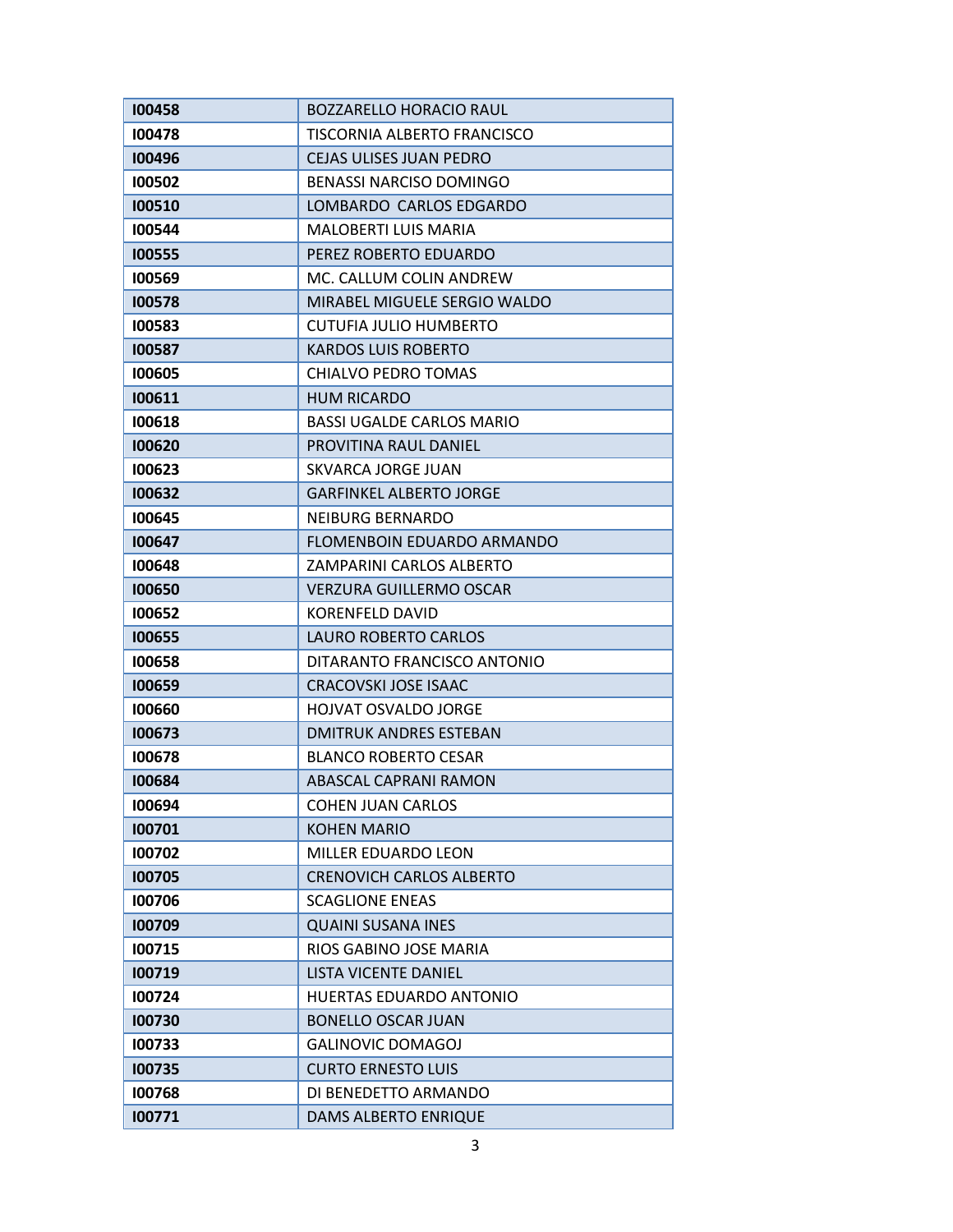| 100778 | FARIÑA OSCAR UBALDO              |
|--------|----------------------------------|
| 100781 | <b>CARTIER ERNESTO</b>           |
| 100782 | ARGOTA SALINAS FELIX ANTONIO     |
| 100784 | PONOMAREFF CONSTANTINO           |
| 100789 | <b>GIMENEZ EDUARDO HECTOR</b>    |
| 100799 | <b>CERANA CARLOS ANTONIO</b>     |
| 100802 | <b>MENAFRA JUAN CARLOS</b>       |
| 100824 | CASTORINA NORBERTO JUAN          |
| 100825 | <b>MAZZOCCHI EUGENIO ERNESTO</b> |
| 100836 | <b>BRACCO EDUARDO TORCUATO</b>   |
| 100838 | PELLA RODOLFO RAUL               |
| 100840 | <b>JODORCOVSKY ALBERTO</b>       |
| 100841 | <b>GORTARI PEDRO ABEL</b>        |
| 100846 | <b>HELLER RAUL RICARDO</b>       |
| 100858 | DATO JOSE MARIO                  |
| 100864 | PETRI LUIS JUAN                  |
| 100870 | DI BENEDETTO LUIS                |
| 100888 | <b>SCHEIN LUIS HECTOR</b>        |
| 100889 | DEL PUERTO ERNESTO RICARDO       |
| 100911 | <b>GARCIA ROBERTO JUAN</b>       |
| 100917 | DRAIER ENRIQUE SIGFRIDO          |
| 100926 | <b>VEGAS JUAN CARLOS</b>         |
| 100938 | <b>OSOW JORGE BERNARDO</b>       |
| 100944 | SANGUINETI MARIO OSCAR           |
| 100948 | <b>GREENBERG ENRIQUE HORACIO</b> |
| 100956 | <b>GARCIA LUIS MARIA</b>         |
| 100964 | SILVA JAIME HORACIO              |
| 100990 | HAEDO URANGA ALBERTO MARIANO     |
| 100995 | SCHMIDBERG EDUARDO MIGUEL        |
| 100997 | <b>MARTINEZ ANTONIO</b>          |
| 100998 | AMICARELLI RODOLFO RAMON         |
| 100999 | PEISCI RAUL EDUARDO              |
| 101005 | <b>MARCHELLI JUAN PABLO</b>      |
| 101006 | <b>IWANYK JORGE EUGENIO</b>      |
| 101010 | PIAZZON OSVALDO DANIEL           |
| 101011 | PETRUNGARO MARIO FRANCISCO       |
| 101023 | <b>COUCE JUAN ALBERTO</b>        |
| 101031 | SACCONE ARTURO ALFREDO           |
| 101039 | PATRIGNANI RUBEN LUIS            |
| 101042 | <b>GARCIA CARLOS</b>             |
| 101055 | DISENFELD HECTOR RUBEN           |
| 101061 | <b>MAGRI JORGE HUGO</b>          |
| 101074 | LEGUIZAMON ALDO LUIS             |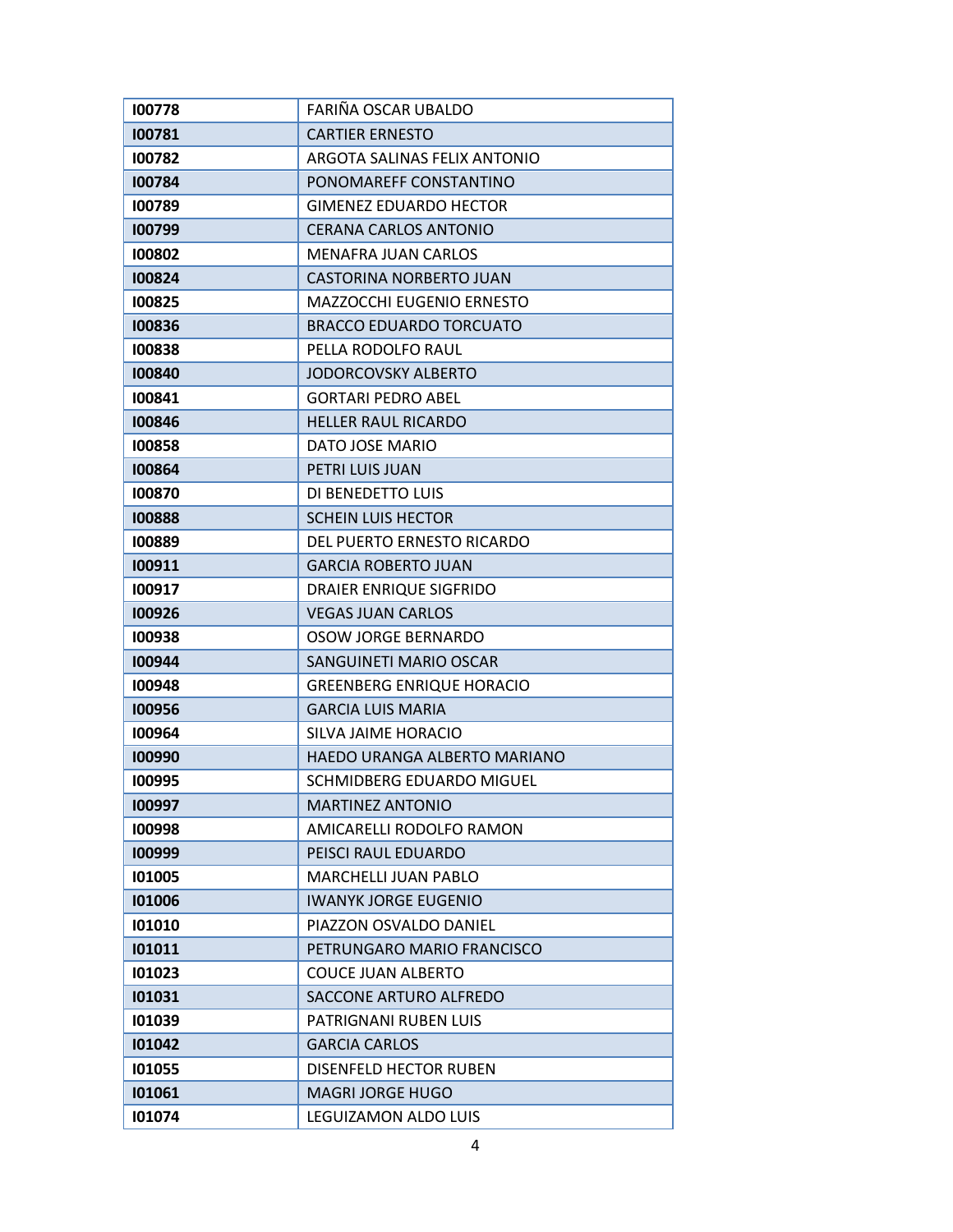| 101079 | MUNCAL RICARDO JUAN HECTOR           |
|--------|--------------------------------------|
| 101102 | SICILIANO RICARDO MIGUEL             |
| 101104 | <b>VERGANI LUIS ALBERTO</b>          |
| 101114 | RACIOPPI PABLO                       |
| 101116 | RUSQUELLAS CRISTIAN                  |
| 101127 | <b>CHATENOUD SANTIAGO ANDRES</b>     |
| 101128 | RICCIARDI HUGO ALBERTO               |
| 101135 | <b>HEDDERWICK JORGE MAXIMO</b>       |
| 101137 | <b>VIADER WALTER</b>                 |
| 101143 | <b>RUFFA FRANCISCO</b>               |
| 101178 | SANDOVAL ANDRES JOSE                 |
| 101188 | <b>COSTA ROBERTO MARIO</b>           |
| 101191 | <b>PAGANI NORBERTO</b>               |
| 101192 | <b>GABRI ROLANDO AMERICO</b>         |
| 101211 | KOHEN ALBERTO JOSE                   |
| 101238 | TAGLIANI CESAR AUGUSTO F.            |
| 101257 | <b>CAPO ROMAN LUIS</b>               |
| 101273 | <b>IERVASI ALBERTO</b>               |
| 101274 | <b>CURATELLA JORGE ANTONIO PABLO</b> |
| 101276 | LAVEZZI CARLOS ALBERTO CAMILO        |
| 101280 | <b>TOMASZEWSKI LUIS EMILIO</b>       |
| 101291 | <b>SVERDLOFF CARLOS LUIS</b>         |
| 101300 | <b>TIMOSSI CARLOS ALBERTO</b>        |
| 101312 | <b>CACERES VICTOR HERNAN</b>         |
| 101325 | ROCCA HORACIO DANIEL                 |
| 101329 | LESCANO JULIO CESAR                  |
| 101331 | <b>BORRAS CARLOS ALBERTO JESUS</b>   |
| 101340 | <b>HEYACA NORBERTO EMILIO</b>        |
| 101343 | TRIPI CARLOS ALBERTO                 |
| 101344 | REBELLO ALBERTO ANGEL                |
| 101352 | CRAVENNA ALBERTO CESAR               |
| 101365 | KULIS ANDRES ENRIQUE                 |
| 101376 | <b>BOUDIN LUIS MARIA JOSE</b>        |
| 101391 | SZYMANCZYK OSCAR                     |
| 101393 | <b>SALOMON OSCAR JOSE</b>            |
| 101396 | AURRECOECHEA JORGE RAUL              |
| 101413 | <b>GARDELLA JULIAN</b>               |
| 101455 | <b>GOMEZ HEGUY MIGUEL AVELINO</b>    |
| 101465 | ROYO CAYETANO LUIS                   |
| 101466 | <b>BARNEDA ROBERTO ADEMAR</b>        |
| 101467 | VIÑALES RAUL OSVALDO                 |
| 101469 | <b>GRANDOSO JORGE ANIBAL</b>         |
| 101474 | BEUNZA OSVALDO MARTIN                |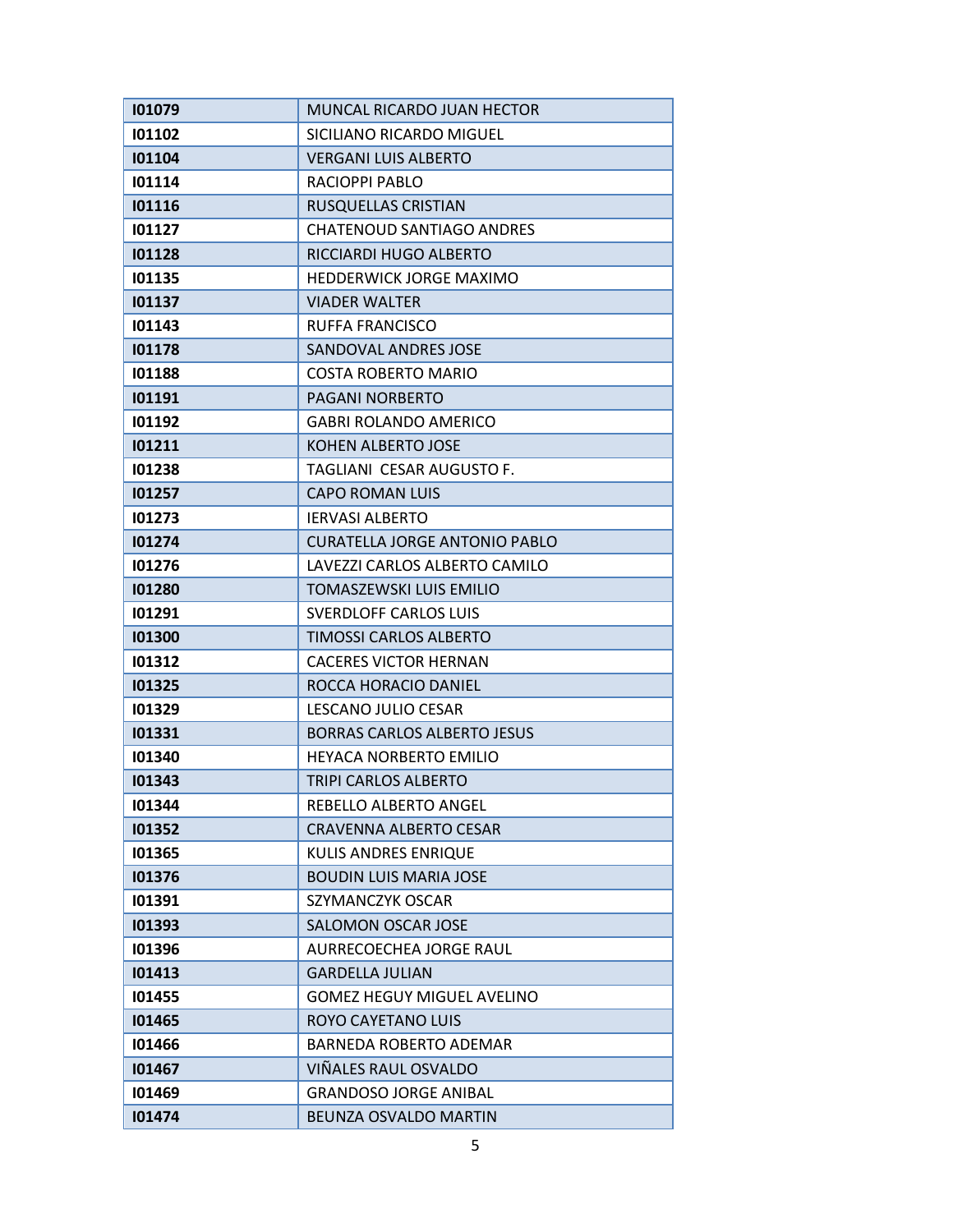| 101481 | AVERZA JUAN CARLOS                  |
|--------|-------------------------------------|
| 101488 | YOFFE JORGE CESAR                   |
| 101502 | <b>BAEZ JUAN CARLOS</b>             |
| 101508 | <b>GARCIA MIGUEL ANGEL</b>          |
| 101512 | <b>GABELLONI EDUARDO ANIBAL</b>     |
| 101522 | <b>NEURINGER JOSE CARLOS</b>        |
| 101531 | <b>OLIVA LUIS ANTONIO</b>           |
| 101542 | URCELAY GALAOR JOSE                 |
| 101550 | RODRIGUEZ MALLO JORGE NESTOR        |
| 101551 | <b>MARTINEZ MANUEL</b>              |
| 101555 | FOTI ANTONIO ROBERTO                |
| 101560 | ALIAGA JORGE HECTOR                 |
| 101569 | FERNANDEZ MARIO ROBERTO             |
| 101572 | <b>MASOTTI ROBERTO</b>              |
| 101606 | CRIVELLO PABLO BERNABE RAMON        |
| 101648 | CAPRA BRUNO GUALTERIO CESAR         |
| 101650 | UGARTE CARLOS ALFREDO               |
| 101651 | <b>GONZALO HERMENEGILDO ANTONIO</b> |
| 101653 | <b>COSTA EDIBERTO MIGUEL</b>        |
| 101658 | <b>GROSSI CAYETANO ROBERTO</b>      |
| 101662 | ALVAREZ HORACIO GUSTAVO             |
| 101667 | <b>VAQUERO FELIPE</b>               |
| 101671 | <b>COPPINI EDUARDO JUAN</b>         |
| 101698 | <b>CORBO HOMERO RAUL CESAR</b>      |
| 101700 | SOMMANTICO ALFONSO                  |
| 101709 | <b>CANE DELFOR MIGUEL</b>           |
| 101714 | <b>MELE RICARDO</b>                 |
| 101721 | RODRIGUEZ PORFIRIO                  |
| 101724 | <b>DANTAS MIGUEL ANGEL</b>          |
| 101732 | NINOMIYA JUAN CARLOS                |
| 101735 | <b>BORDON GUSTAVO ADOLFO</b>        |
| 101736 | LAMAGNA FRANCISCO OSVALDO           |
| 101740 | PELZE GUILLERMO                     |
| 101743 | <b>CABRI RICARDO MARIO</b>          |
| 101746 | <b>WEIS ARMANDO</b>                 |
| 101752 | <b>ELISEI HUGO FRANCISCO</b>        |
| 101754 | <b>MAS NORBERTO HUGO</b>            |
| 101756 | <b>NAVEIRO RAUL JORGE</b>           |
| 101761 | KOWALSKI ANDRES MAXIMIANO           |
| 101767 | <b>PESADO MIGUEL ANGEL</b>          |
| 101771 | <b>BARRAGAN RODOLFO OSCAR</b>       |
| 101783 | DELEU GUSTAVO ADRIAN                |
| 101787 | LAFFITTE RODOLFO ESTEBAN            |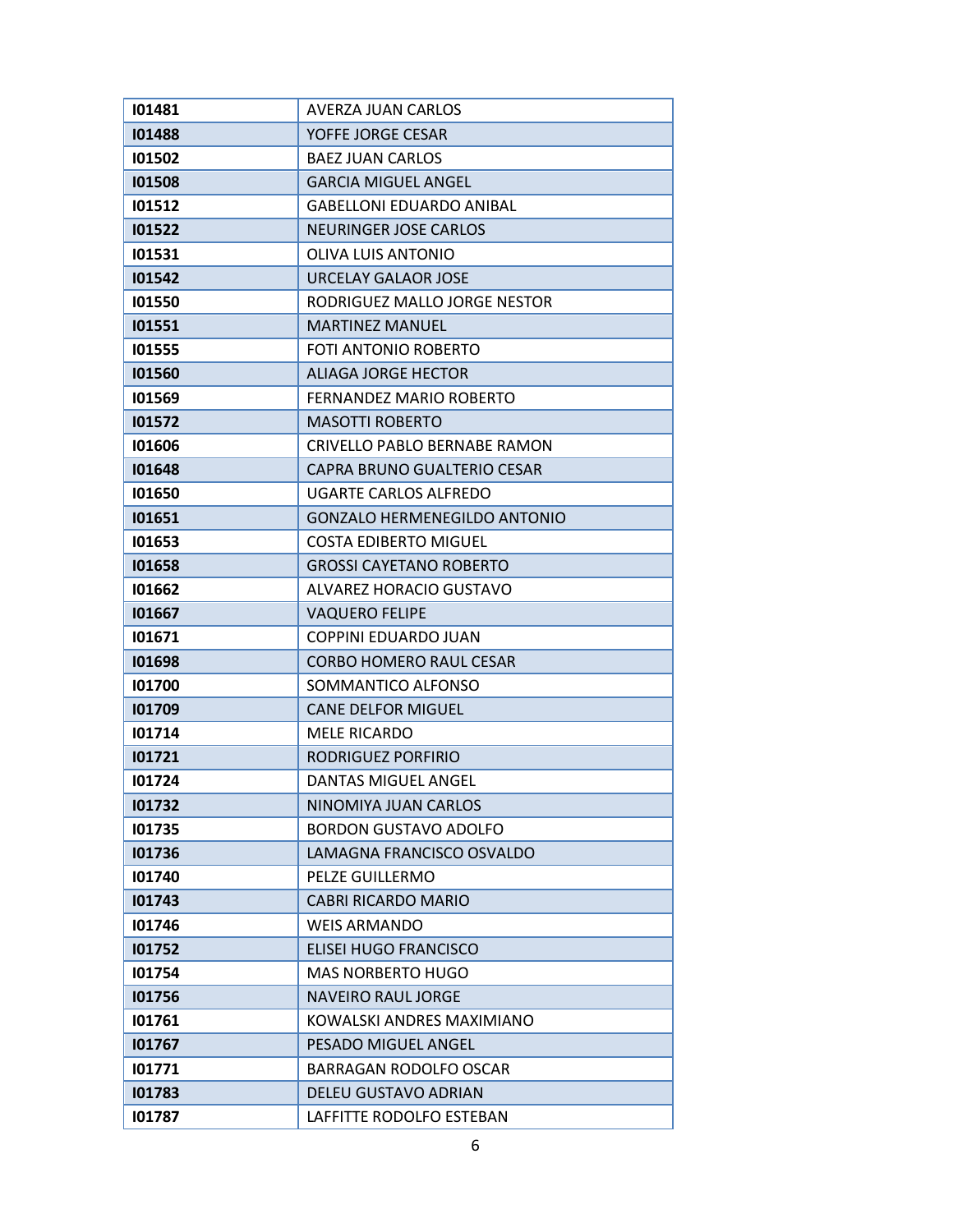| 101789 | RUIVAL RICARDO HORACIO              |
|--------|-------------------------------------|
| 101793 | DAVEL FEDERICO MARIANO              |
| 101805 | <b>GONZALEZ GUTIERREZ FRANCISCO</b> |
| 101818 | <b>BACCAGLIONI MARIO VICENTE</b>    |
| 101828 | LUCERO OSCAR ROLANDO                |
| 101831 | PREZIUSO ROBERTO                    |
| 101840 | <b>KEDZIERSKI JUAN</b>              |
| 101841 | <b>GALANI ALBERTO MARIO</b>         |
| 101843 | PIMIENTA NORBERTO                   |
| 101847 | PACIFICO HORACIO RICARDO            |
| 101849 | ANGELETTI ALFREDO JOSE              |
| 101851 | <b>CESETTI JORGE ORLANDO</b>        |
| 101854 | MORRISON FELL DAVID RONALDO         |
| 101868 | ROJAS OSVALDO RICARDO               |
| 101871 | PEREYRA VICTOR LUIS                 |
| 101899 | ZERBINO JUAN CARLOS                 |
| 101908 | <b>CHIESA LUIS ANIBAL</b>           |
| 101914 | VIALE PABLO OSVALDO                 |
| 101921 | <b>GODELMAN JAIME</b>               |
| 101922 | <b>GOUSSAL DARIO MIGUEL</b>         |
| 101935 | DIAZ ARCE EMILIO CESAR              |
| 101940 | CAMPASTRO OSCAR JOSE                |
| 101944 | <b>FUCHS RODOLFO BERNARDO</b>       |
| 101964 | ZALAZAR CARLOS ENRIQUE              |
| 101965 | VIDAL LABARCA FERNANDO ALFREDO      |
| 101971 | <b>FASTUCA JUAN JOSE</b>            |
| 101988 | PERALTA JULIO HECTOR                |
| 101989 | <b>GARCIA JOSE</b>                  |
| 101999 | <b>CHIODI JORGE ANGEL</b>           |
| 102005 | <b>DEPAOLO LUIS FRANCISCO</b>       |
| 102013 | <b>GRONCHI NORBERTO JUAN</b>        |
| 102028 | PUYOL ORLANDO HERMINIO              |
| 102031 | <b>BERTORA MARCELO LEANDRO</b>      |
| 102038 | <b>EUCLIDES MIGUEL ANGEL</b>        |
| 102058 | ARAUJO EDUARDO                      |
| 102075 | SAMEZ DANIEL EDUARDO                |
| 102090 | <b>BADARACCO HORACIO LUIS PABLO</b> |
| 102096 | <b>CONSTANZO LUIS EDUARDO</b>       |
| 102105 | VASTA OSVALDO DARIO                 |
| 102114 | DALMATI DANIEL EDUARDO              |
| 102132 | SAGASTUME RICARDO ALBERTO           |
| 102141 | <b>GALLI EDGARDO ALFIO</b>          |
| 102150 | <b>CANTO PABLO DANIEL</b>           |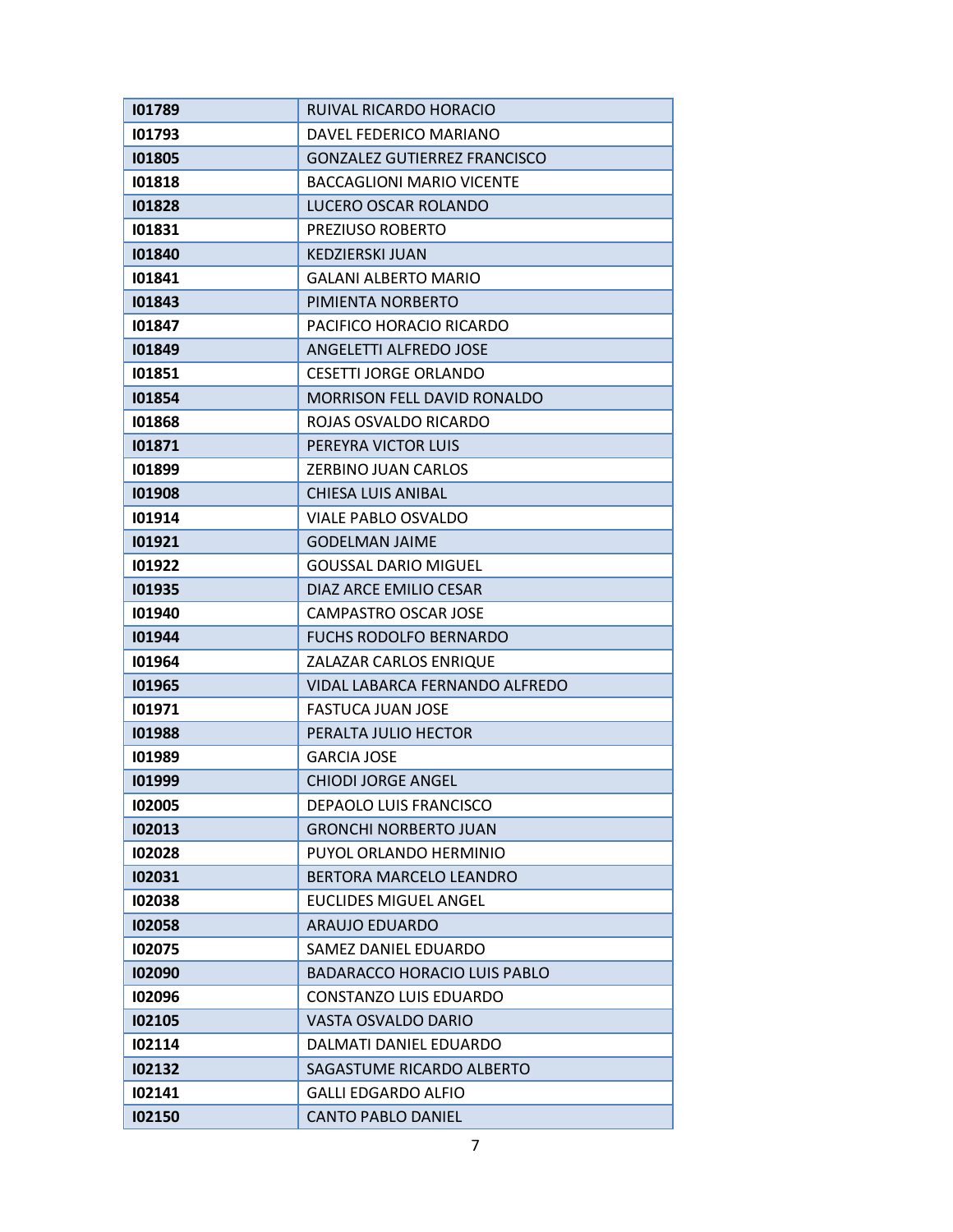| 102152 | POGGIO EDMUNDO SILVIO           |
|--------|---------------------------------|
| 102156 | <b>FERRARI JORGE LUIS</b>       |
| 102161 | CIMINIERI JUAN CARLOS           |
| 102173 | <b>GUERCI ALBERTO</b>           |
| 102183 | RATCLIFFE EDUARDO ENRIQUE       |
| 102186 | CHIESA JORGE OSCAR              |
| 102188 | <b>MONTENEGRO JORGE ALBERTO</b> |
| 102190 | <b>GERIA RICARDO ALFONSO</b>    |
| 102192 | <b>CARRILLO RUBEN ALBERTO</b>   |
| 102199 | ZICARI GUSTAVO EDUARDO          |
| 102209 | FRAGULIA DANIEL EDUARDO         |
| 102232 | ALVAREZ EDUARDO DANIEL          |
| 102235 | <b>NOCITO ANGEL ANTONIO</b>     |
| 102236 | <b>VALORIO JUAN JOSE</b>        |
| 102237 | STOROZENKO JORGE                |
| 102242 | <b>FERNANDEZ RAUL</b>           |
| 102250 | SILVERSTEYN JULIO DARIO         |
| 102255 | <b>SCIOSCIA MIGUEL ANGEL</b>    |
| 102257 | REBECCHI ROBERTO CARLOS         |
| 102261 | PARODI HORACIO JOSE             |
| 102268 | EPELE JOSE EDUARDO              |
| 102273 | DATO JORGE VENANCIO             |
| 102321 | <b>BARBIN JUAN</b>              |
| 102324 | LOPEZ DOMINGO OSVALDO           |
| 102336 | KOHNEN CARLOS ADOLFO            |
| 102342 | MONTEPAGANO DANIEL ESTEBAN      |
| 102344 | ALBA CARLOS ALBERTO             |
| 102347 | <b>VEIC ANTONIO SILVIO</b>      |
| 102351 | CANONICO FERNANDO OSCAR         |
| 102355 | <b>HORMIGO JORGE OMAR</b>       |
| 102379 | <b>FAUT LUIS GUILLERMO</b>      |
| 102382 | <b>SOLIS NORBERTO JESUS</b>     |
| 102387 | <b>RAMOS MARTIN</b>             |
| 102412 | <b>SERVENTI CARLOS ALBERTO</b>  |
| 102413 | RODRIGUEZ DAVILA EMILIANO       |
| 102420 | DIAZ RAUL                       |
| 102425 | LEONE ENRIQUE OSCAR             |
| 102455 | <b>PAREDI SERGIO RICARDO</b>    |
| 102463 | SANGUEDOLCE ANGEL               |
| 102477 | <b>VILA HECTOR OSCAR</b>        |
| 102483 | PEREZ ALEJANDRO SIGFRIDO        |
| 102509 | LUCIANI JUAN CARLOS             |
| 102516 | ESPERON DA RIVA ENRIQUE         |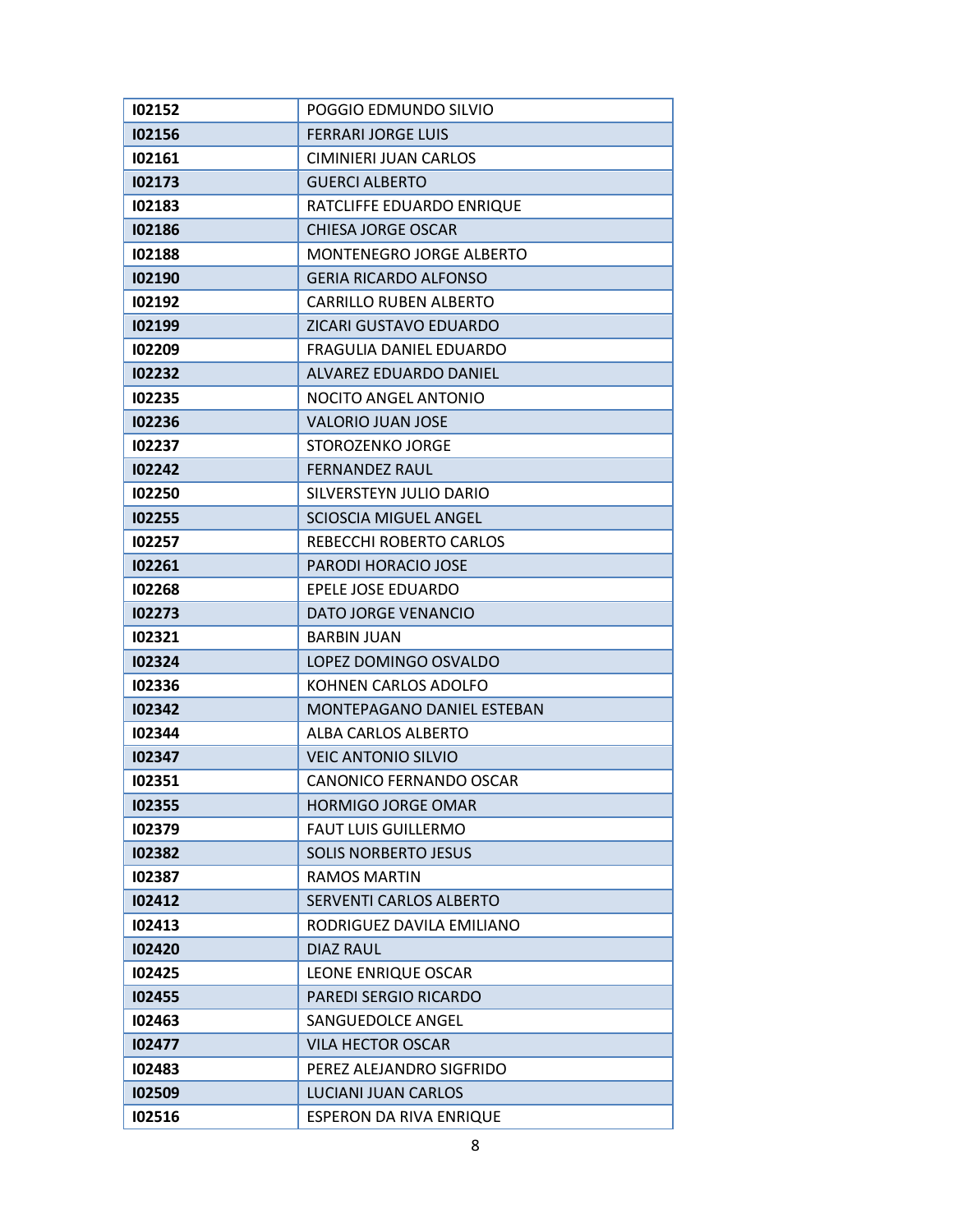| 102533 | <b>IMAMURA ENRIQUE</b>              |
|--------|-------------------------------------|
| 102546 | ALONIO EDUARDO ANTONIO              |
| 102556 | CASTELLARIN EDUARDO NESTOR          |
| 102558 | <b>FERNANDEZ JORGE ALBERTO</b>      |
| 102568 | <b>CUMINE ROBERTO JORGE</b>         |
| 102579 | <b>MOYANO VICTOR RAUL</b>           |
| 102598 | MUSACH RICARDO JOSE                 |
| 102611 | <b>SALAS GUSTAVO MARIO</b>          |
| 102629 | RODRIGUEZ CARBAJALES CAMILO         |
| 102641 | <b>COVI ALFREDO FEDERICO</b>        |
| 102644 | <b>BLANCO HECTOR NICOLAS</b>        |
| 102652 | LOPEZ CECILIA HEBE ROSA             |
| 102657 | AMENTA FIDEL MARCELO                |
| 102660 | <b>BERTI JORGE AGUSTIN</b>          |
| 102667 | <b>BECK HORACIO AUGUSTO</b>         |
| 102695 | PAGURA PEDRO ANTONIO                |
| 102700 | <b>COSOLI EDGARDO ANTONIO</b>       |
| 102703 | LOPEZ DANIEL ARMANDO                |
| 102714 | <b>ZUNANA ANDRES ENRIQUE</b>        |
| 102747 | CALANDRONI JOSE ALBERTO             |
| 102749 | <b>QUERO JOSE LUCIO</b>             |
| 102755 | LOPEZ BERNALDO SERGIO BENITO        |
| 102771 | LO RE MIOTTO JOSE ANTONIO           |
| 102791 | DARQUIER JUAN MARIA                 |
| 102805 | MC. CALLUM EDUARDO ALEJANDRO        |
| 102812 | MC. CALLUM ANDRES DAVID             |
| 102820 | TORRALLARDONA ALBERTO               |
| 102823 | <b>GRINBERG JUAN MARIO</b>          |
| 102826 | <b>FADON JORGE LUIS</b>             |
| 102854 | DARVIQUE CARLOS ALBERTO             |
| 102857 | MUGETTI ROLANDO RAMON               |
| 102858 | <b>GOMEZ RAFAEL ROQUE</b>           |
| 102871 | <b>CALDERON MIGUEL ANGEL</b>        |
| 102872 | VAL JOSE LUIS                       |
| 102898 | <b>BOGGIO OSCAR</b>                 |
| 102902 | <b>SKARBUN HUGO CESAR</b>           |
| 102913 | <b>ALBAMONTE JUAN MIGUEL</b>        |
| 102936 | OSORIO CARLOS RICARDO               |
| 102947 | <b>CASO ATILIO JORGE HUGO</b>       |
| 102966 | PARODI GUILLERMO FRANCISCO          |
| 102974 | <b>BALACCO JOSE</b>                 |
| 102992 | SERATTI LIDIA ROSA                  |
| 103042 | <b>BAYO EDUARDO GUSTAVO ALBERTO</b> |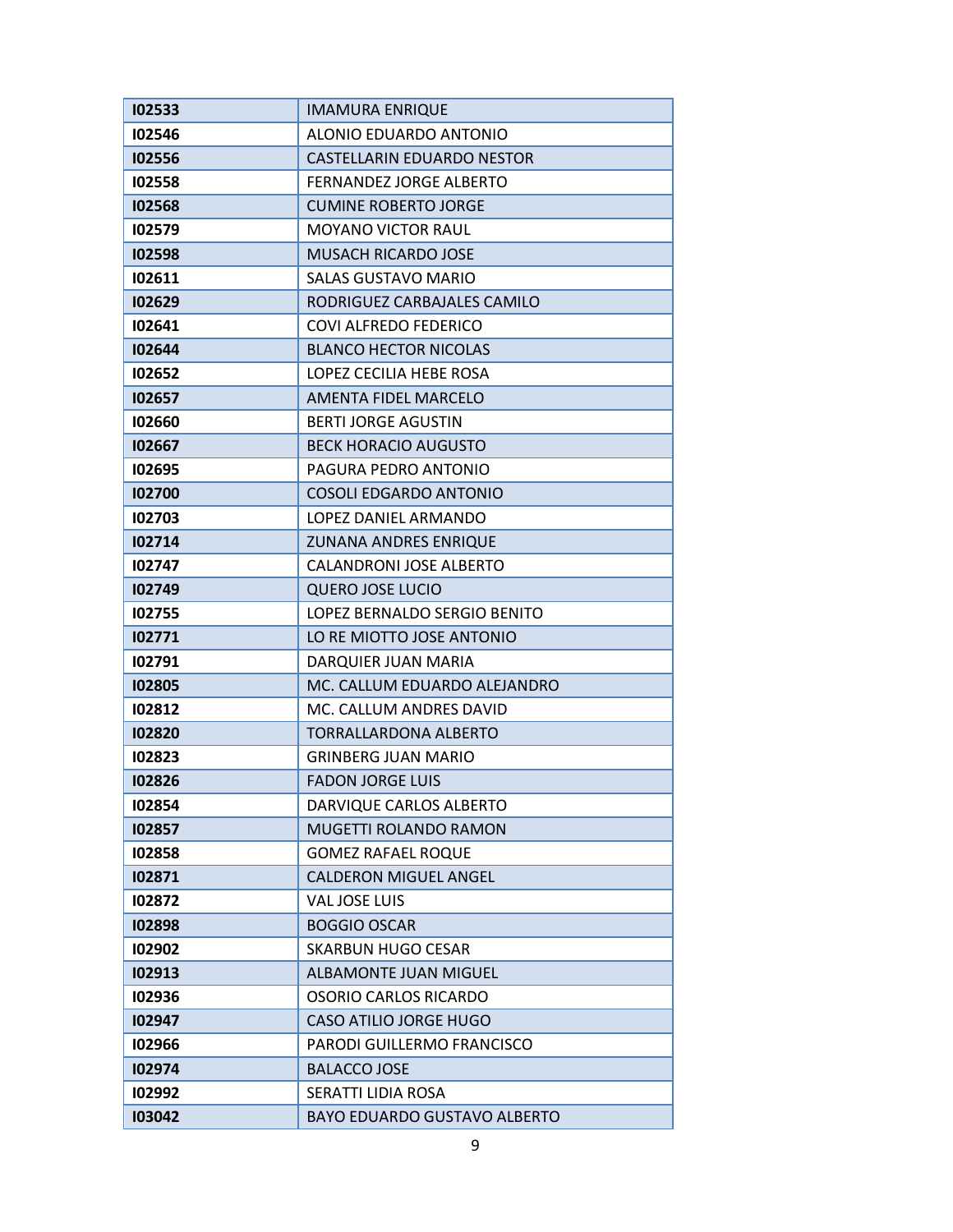| 103154 | <b>MARTIN MARCELO OSVALDO</b>         |
|--------|---------------------------------------|
| 103206 | DE CARLO SAMUEL                       |
| 103216 | TADDEI ALBERTO JUAN EDUARDO           |
| 103218 | <b>FULGUEIRA TOMAS GABRIEL</b>        |
| 103246 | <b>ALONSO ENRIQUE GUILLERMO</b>       |
| 103249 | <b>CANTO ALEJANDRO RAMON</b>          |
| 103315 | YAÑEZ CARLOS ALBERTO                  |
| 103345 | <b>COLOMBO HUGO ROBERTO</b>           |
| 103347 | <b>CROCERI RAUL NESTOR</b>            |
| 103395 | <b>FUMAGALLI CELSO RUBEN</b>          |
| 103405 | ALONSO HECTOR ALFREDO                 |
| 103412 | SEIJAS JORGE GERMAN                   |
| 103423 | <b>GALANO MIGUEL ANGEL</b>            |
| 103431 | ALVAREZ GUILLERMO ALEJANDRO           |
| 103457 | <b>MEIROVICH BERNARDO</b>             |
| 103493 | <b>GRANDA RICARDO ANGEL</b>           |
| 103502 | REMEZ LUIS ALBERTO                    |
| 103525 | <b>BLOISE RICARDO HUGO</b>            |
| 103534 | SARCINELLA DOMINGO HUMBERTO           |
| 103541 | <b>UGALDE RAUL DANIEL</b>             |
| 103542 | <b>VERDINI EDGARDO CARLOS</b>         |
| 103603 | <b>CURIO CARLOS ANTONIO</b>           |
| 103615 | <b>TOSCANO LUIS ALBERTO</b>           |
| 103709 | <b>OLALDE JUAN CARLOS</b>             |
| 103725 | <b>VERAZZI OSCAR ENRIQUE</b>          |
| 103752 | <b>SINESIA GABRIEL NICOLAS</b>        |
| 103785 | UGRIN ALDO AURELIO                    |
| 103790 | <b>BERGALLO JULIO HORACIO</b>         |
| 103791 | <b>JUAREZ MIGUEL ANGEL</b>            |
| 103794 | PEREDO JORGE ALBERTO                  |
| 103814 | <b>CERVELLERA JUAN CARLOS</b>         |
| 103855 | <b>SANCHEZ SERGIO ALBERTO</b>         |
| 103910 | <b>JANKOWSKI JORGE CARLOS</b>         |
| 103912 | HONOR ENRIQUE ALFREDO                 |
| 103925 | UMLANDT LUIS ORLANDO                  |
| 103945 | <b>BRUSCHTEIN PATRICIA IRENE</b>      |
| 103949 | SIFFREDI OBDULIO ADOLFO               |
| 103950 | CASTRO LECHTALER A. RICARDO           |
| 103953 | <b>IGLESIAS EDUARDO CARLOS ANIBAL</b> |
| 103956 | OSYCKA GUILLERMO TEOFILO              |
| 103975 | <b>TROTZ CLAUDIO RUBEN</b>            |
| 103982 | <b>VERINO JUAN CARLOS</b>             |
| 104070 | PARRA JUAN CARLOS                     |